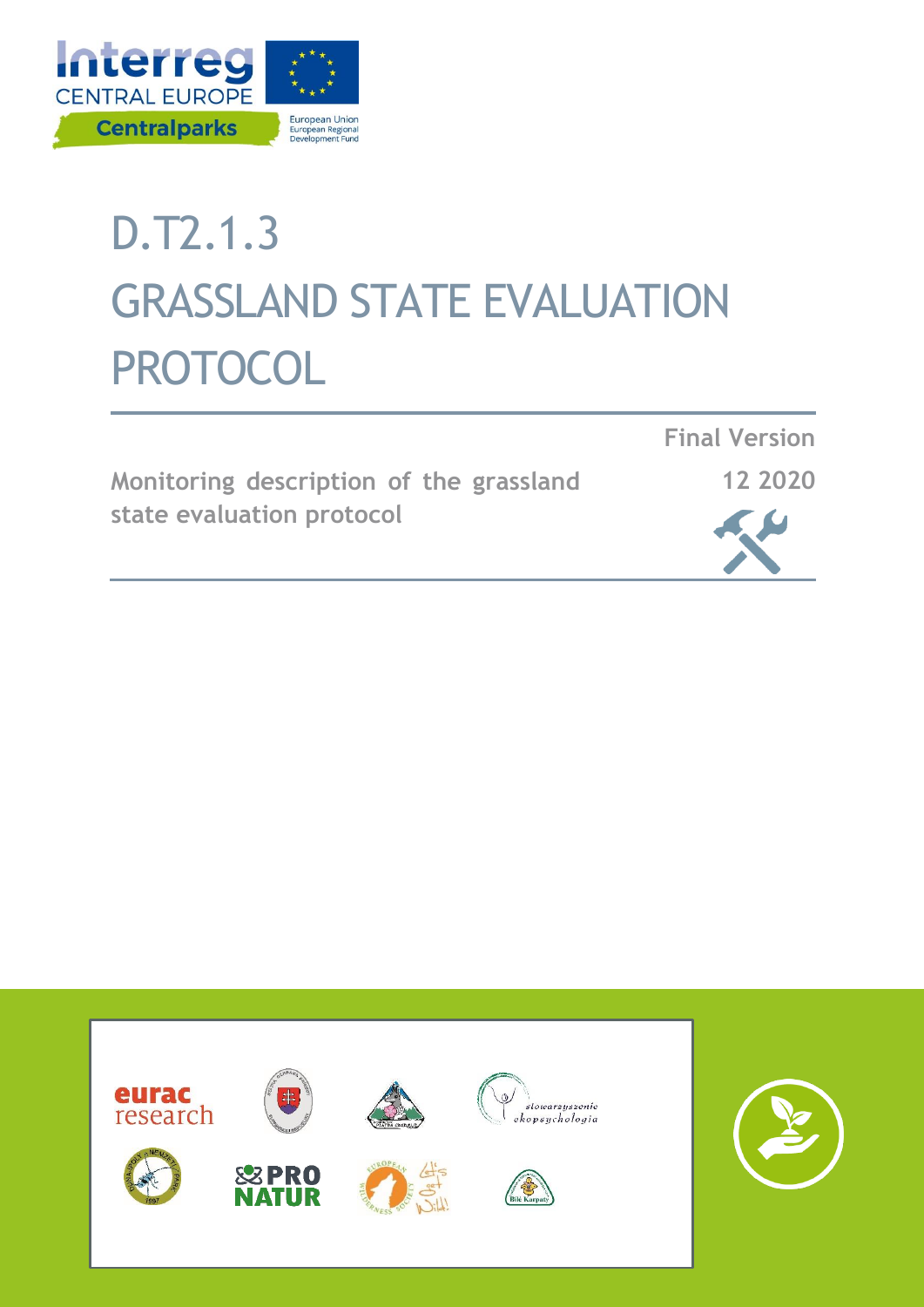



#### **Content**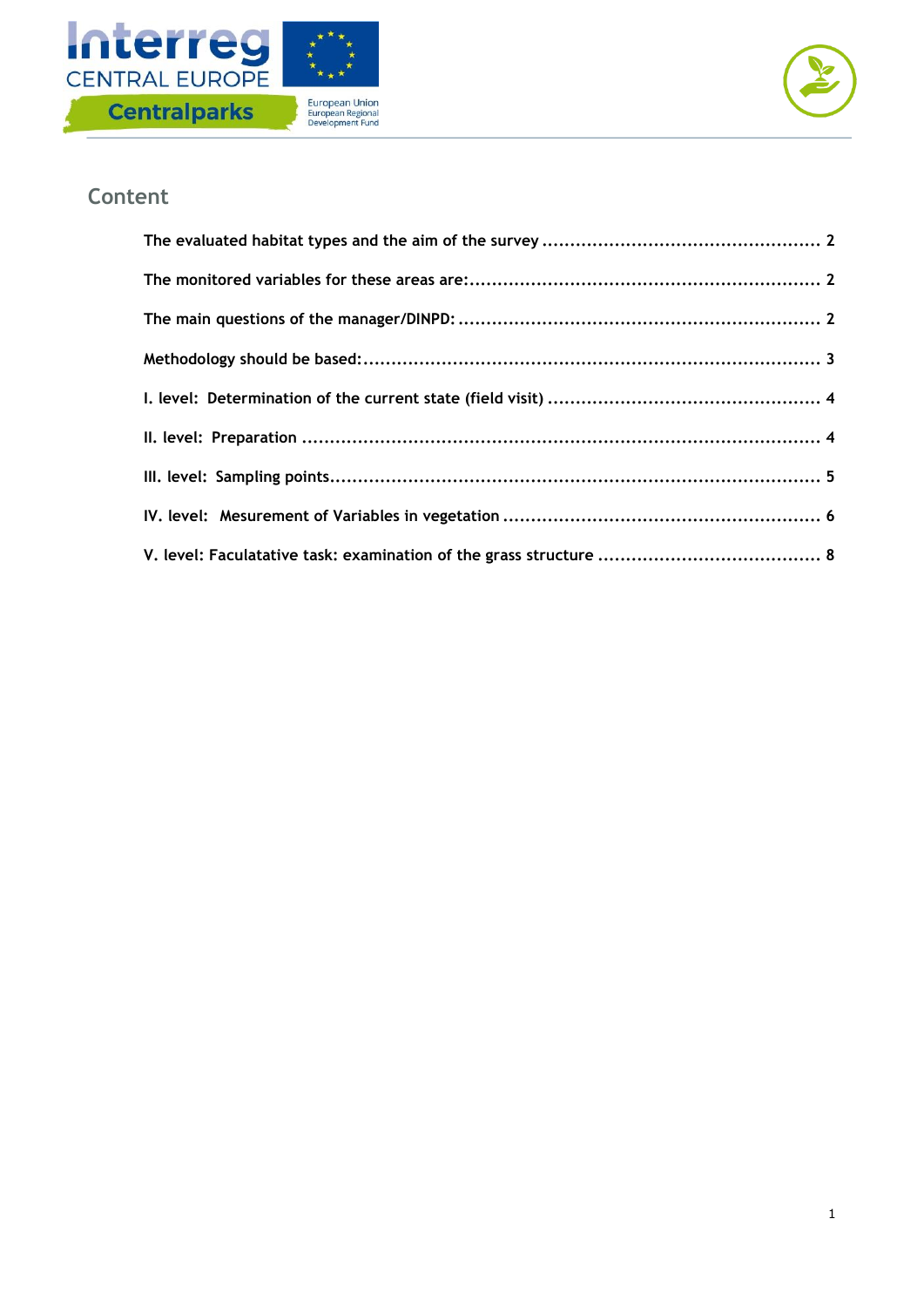



#### <span id="page-2-0"></span>**The evaluated habitat types and the aim of the survey**

The methodology will be based on the idea of the methodology introduced within O.T2.1 "Assuring quality in grassland management with a goal-oriented database" [\(https://www.interreg-central.eu/Content.Node/Centralparks/Centralparks-CE1359-](https://www.interreg-central.eu/Content.Node/Centralparks/Centralparks-CE1359-O.T2.1-Joint-strategic-document-on-ra-5.pdf) [O.T2.1-Joint-strategic-document-on-ra-5.pdf\)](https://www.interreg-central.eu/Content.Node/Centralparks/Centralparks-CE1359-O.T2.1-Joint-strategic-document-on-ra-5.pdf) together with the base of the forest state evaluation protocol (SH4/13 project - [http://karpatierdeink.hu/eng/1-feladatcsomag\)](http://karpatierdeink.hu/eng/1-feladatcsomag). During the preparation the Natura 2000 monitoring protocol for dry grasslands used as a background documentation as well.

There are numerous, very diverse (even within one habitat) grasslands within the administration area of the Danube-Ipoly National Park Directorate. That means a dozen of more than 100 ha areas of grassland in the total administration area of the national park.

These grasslands are mostly affected by turning into shrubs to a greater or lesser extend or are the areas of previous shrub removal.

<span id="page-2-1"></span>**The monitored variables for these areas are:**

A. successional changes and natural dynamic processes-based succession

B. monitoring of the answers and effects on management. In some places that means nature conservation management, grazing or mowing/heavy duty stulking, stulk crushing and shrub cutting/removal as a part of management, invasive alien species elimination (stulking/ use of chemical) too.

<span id="page-2-2"></span>**The main questions of the manager/DINPD:** 

• Does management ensure the viability, regeneration, and possible extension of the habitats/communities and species of nature conservation interest (protected, Natura 2000, etc.)?

• Does the state of the surveyed habitats/population stagnate (if the treatment was sufficient and there is sustaining management) or is it improving sufficiently in response to the actual, already started, current management? And if not, what shall we change within the management (its methodology, mosaic, intensity, etc.)?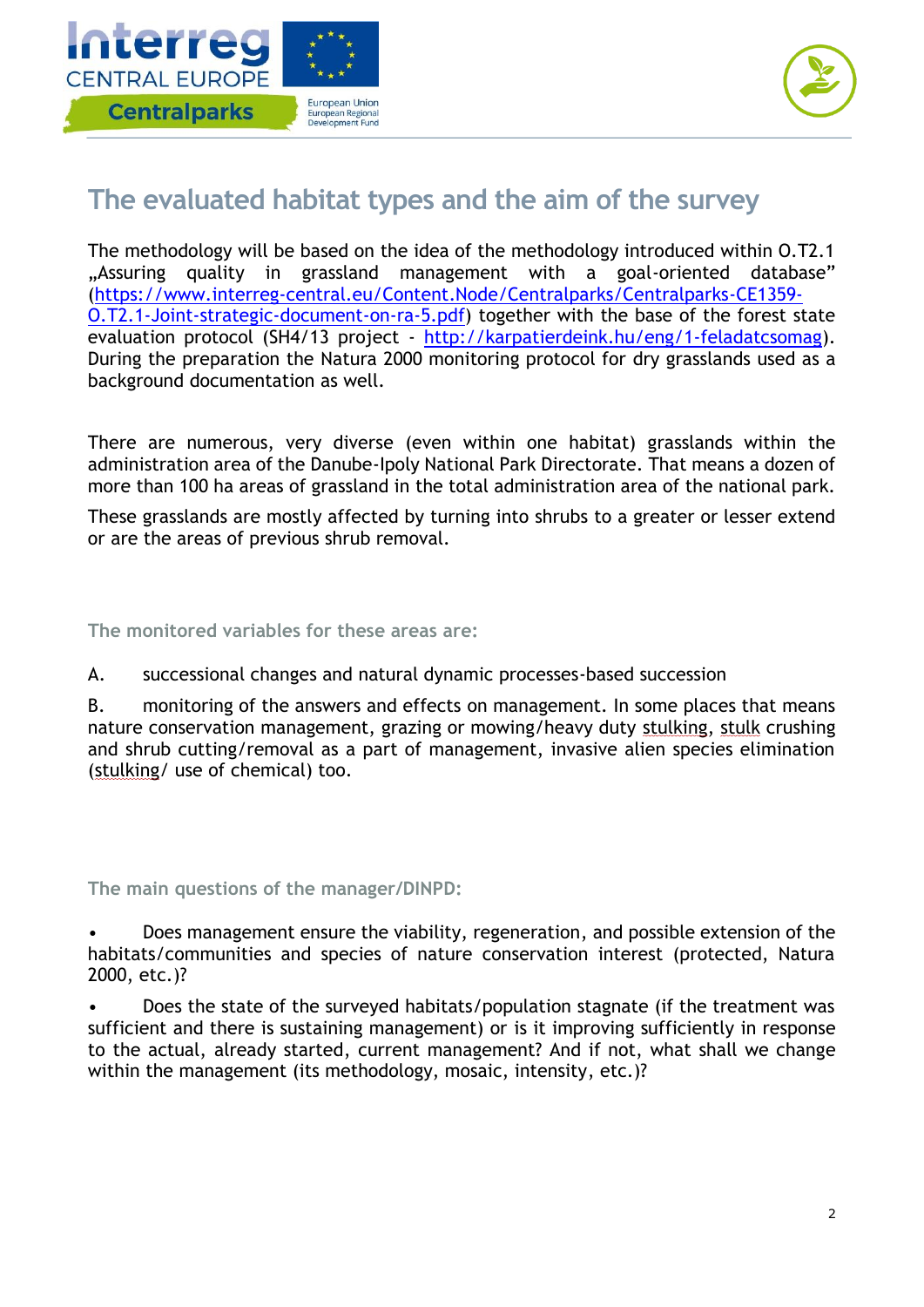



<span id="page-3-0"></span>**The methodology should be based:** 

- I. Determination of the current state (field visit)
- II. Elaboration: survey the history of the area/management
- III. Defining and analyzing sample areas
- IV. Analysis of the variables within the surveyed habitat/population.
- V. Examination of the grass structure (facultative)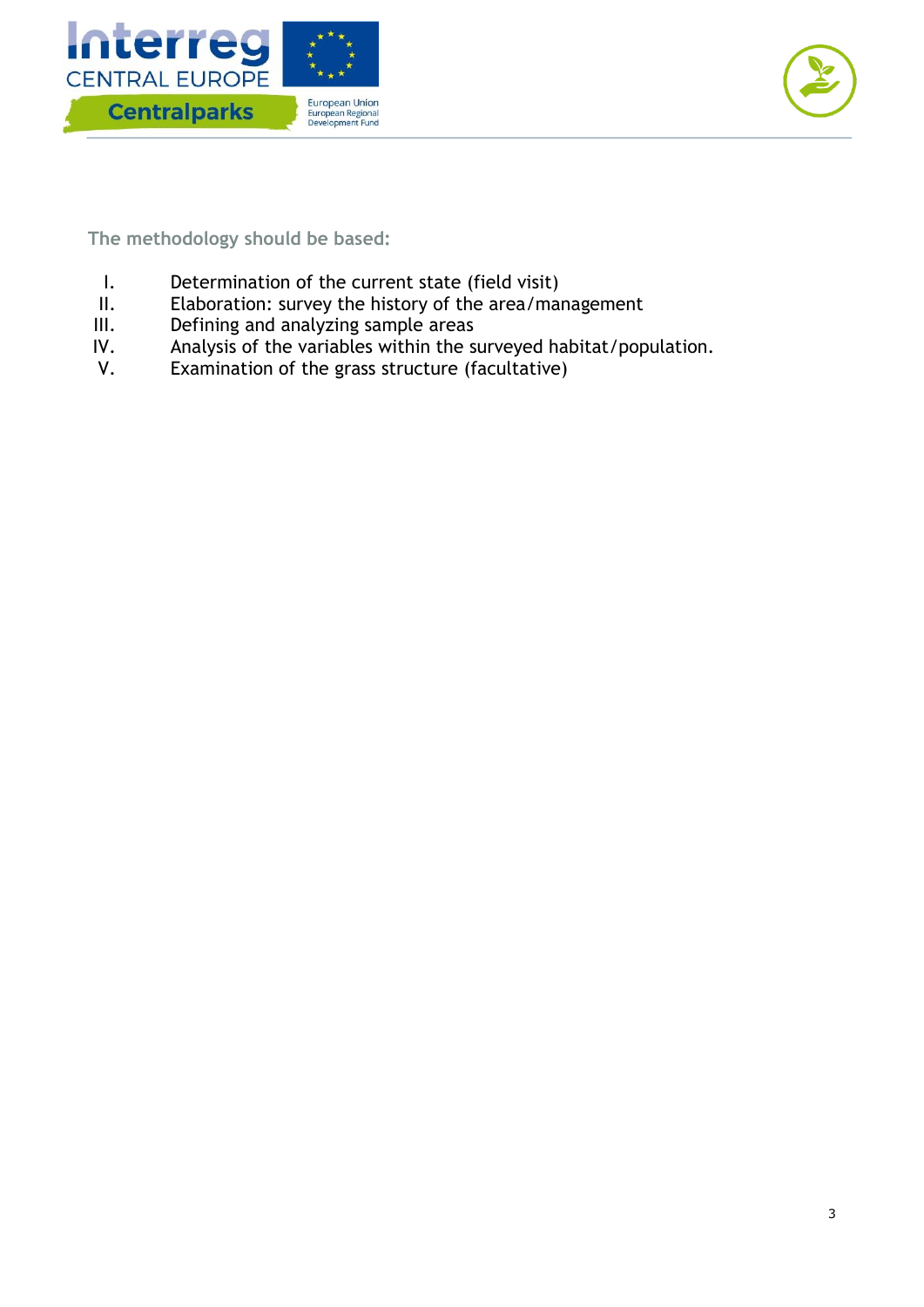



### <span id="page-4-0"></span>**I. Level: Determination of the current state (field visit)**

Normally a systematic site visit series (might be complemented with the prediction of the population's dimension of the protected and Nature 2000 species). This level could be implemented based on the "experienced opinion", does not require a detailed analysis and data collection.

This solution is not (1.) or very limitedly (2.) standardizable, but it is not time-consuming and is cost-effective. Its main advantage is that the method is adaptable to the exact area and situation and it gives immediate and concrete feedback for the area manager. (In this case, the focus is not on the scientific perfection of the monitoring, but on the practiceoriented character, where the expert level meets the everyday challenges of the grassland management level.)

(1.) Non-standardization has some disadvantages. It is Non-objective and needs the same surveyor in a long term.

(2.) Standardization possibilities:

- sampling point checking once or more time annually, monitoring for years
- taking notes on the subjective impression of the surveyor
- determined track lines
- -consultation on land use management
- photo documentation
- list of queries on each habitat type (optional)

#### <span id="page-4-1"></span>**II. Level:Preparation**

Consultation with the landowner about land use and any other relevant information is a must. Communication with park rangers is crucial. In general park rangers have deep knowledge about the sites. To set out sampling points park rangers' involvement is very important. If there are some records or reports on the treatment, that is very useful.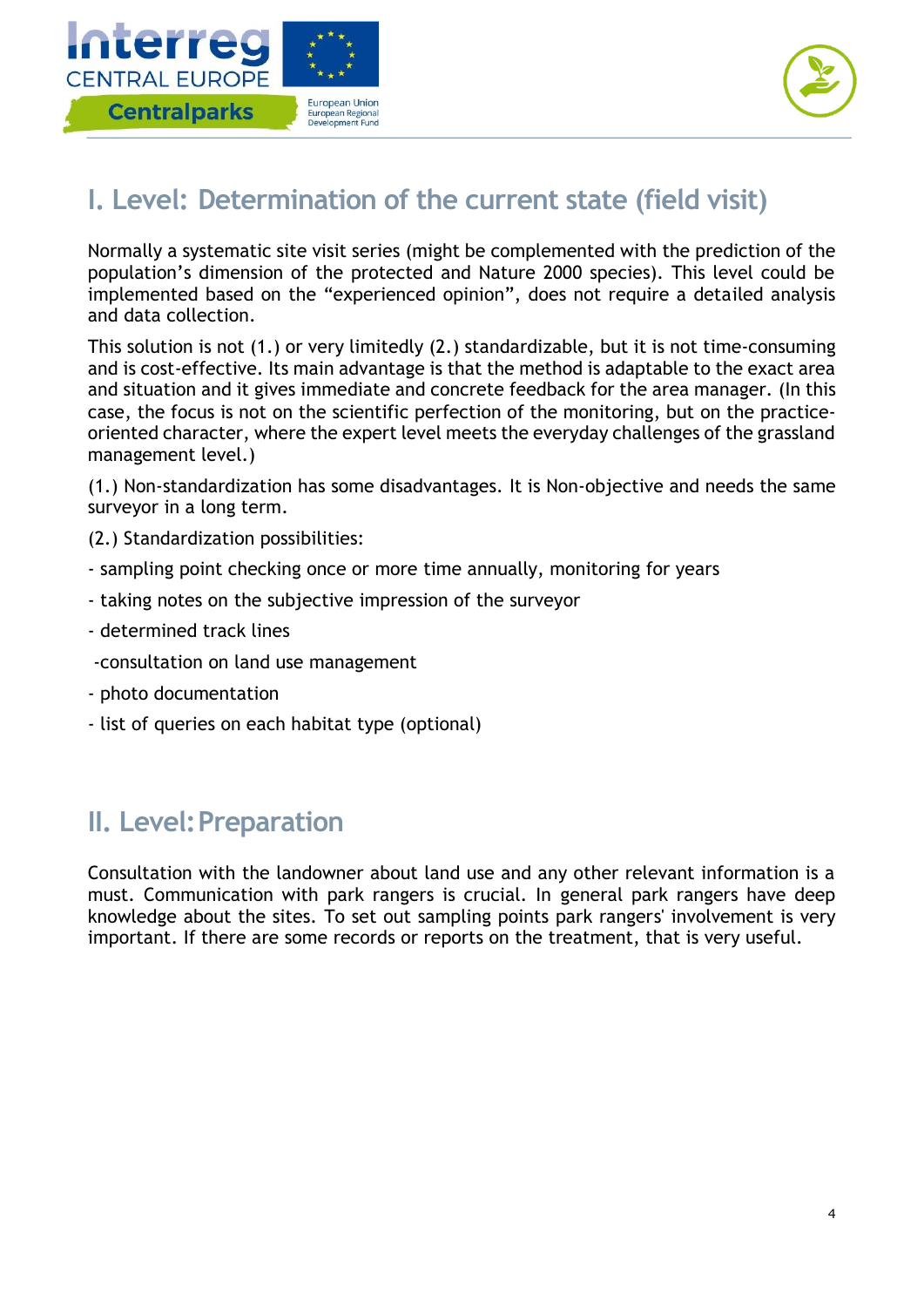



## <span id="page-5-0"></span>**III. Level: Sampling points**

The area of sampling points has the same size. Every point is circle-shaped, the radius is 11,25 m and the total area is 400 m2. Midpoint has to be marked and recorded with GPS coordinates. Several survey points are optional. It depends on the goal and resources. The first survey preferred to be done by an expert but, after all, university students also could make it.

Tasks:

- Sampling point description, important variables are: vegetation, land use, weather, natural or human-made disturbance, or any other important detail.
- Photo documentation from the midpoint, photos have to represent the vegetation and its surroundings.
- Estimation of dominant species (%) if possible all detected species have to be recorded.
- All protected and Natura 2000 species have to be recorded (number of blossoming individuals) as well as game damage.
- If the point is reforesting by bush species, the bush cover has to be recorded. If saplings are represented the height of all individuals (under 3 m), they have to be recorded each year. If the number of individuals is more than 10, height measurement has to be done on 10 randomly selected specimens.
- **Preparation of mini vegetation maps.**
- If any kind of disturbance covers more than 10  $m^2$ , it has to be marked on the minimap

Time of survey

 For dry or semi-dry grasslands: May or June. If samplings will be repeated in the following years, the period has to be the same.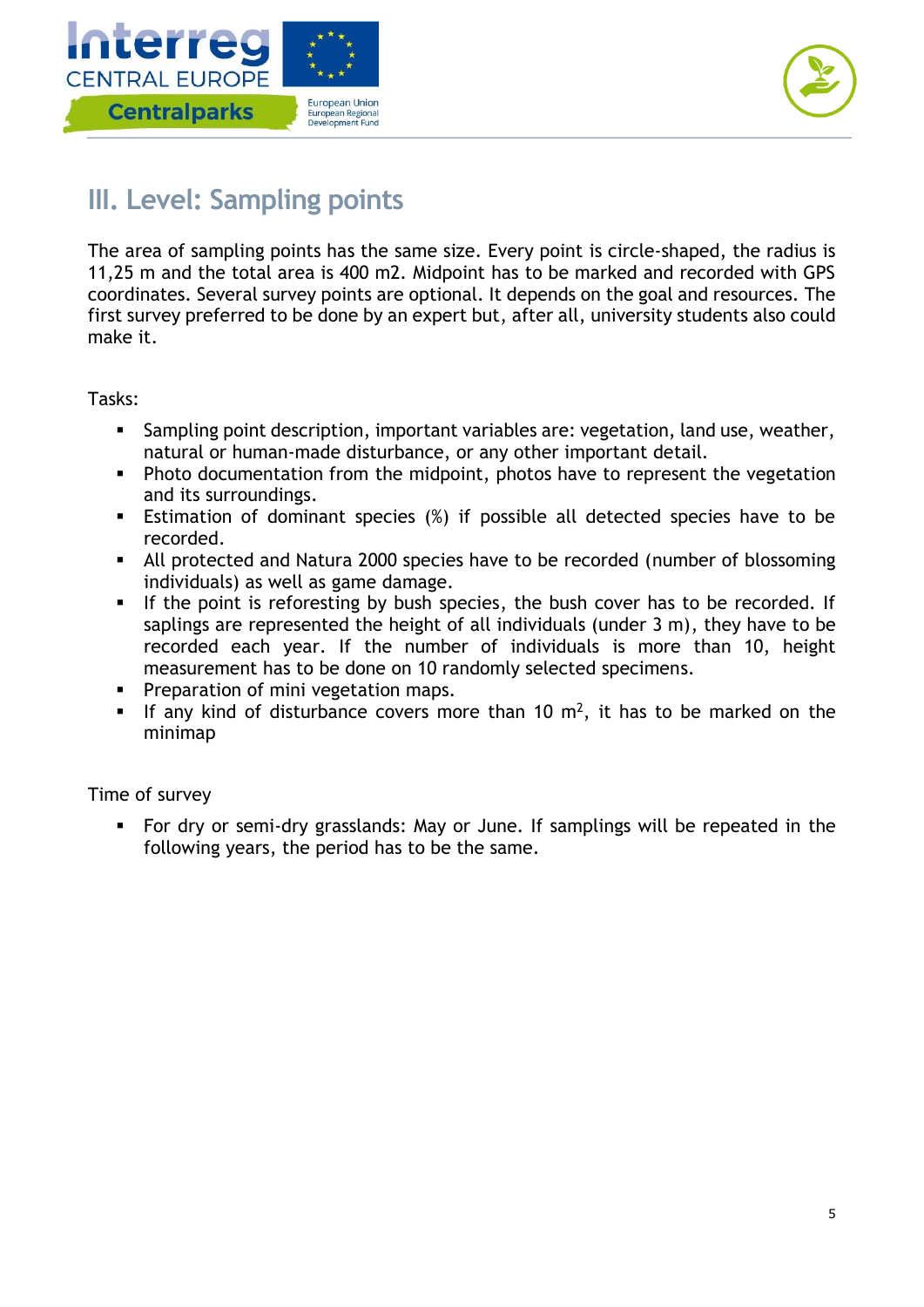



## <span id="page-6-0"></span>**IV. Level: Measurement of Variables in vegetation**

This phase has to be done by experts or park rangers.

In the pilot site, 6 circle-shaped sampling points have to be set up. The diameter of each circle is 80 cm (alternative hoops can be used.)

The 6 sampling units have to be perpetuated in the following way:

The circles have to be localized within the 22.5 m diameter circle in 1 marked caliber on the division of the circle, and the other 5 circles have to be pointed 4 m far from each other's center point.

Within the 80 cm diameter circles the following vegetation variables have to be recorded:

- A number of all species and their scientific names (this could be limited to the 1-2 or 3-4 dominant species, preparation of species groups, etc.)
- **Total vegetation cover (%) (could be more than 100%)**
- Each species cover  $(\%)$ : if there is a shrub layer then the B-level cover has to be determined separately
- **Number and cover of flowering individuals**
- $\blacksquare$  Bare ground cover  $(\%)$
- Stone cover (%)
- **Any kind of dung cover**
- **EXT** Leaf litter cover: on a five grade scale (not presented, presented in a very small amount, small amount, large amount, very large amount)
- Height of vegetation: across the division of the 80 cm diameter circle, in 5 repetitions, measured in cm. In the case of multi-layered grassland, it has to be determined in every layer (for short and long grass kinds).
- If the vegetation is covered in tussock then individual tussocks have to be determined, noted, and described. If the vegetation is partly covered by tussocks, the % of the tussock's cover has to be determined.
- Photo documentation of the circles (as much coverage of the photo as possible, photos should be taken from above, in parallel with the surface).

Facultative task – more precise prediction of the leaf litter cover:

Requires more time and effort. In some cases, it must be implemented, because in some treatments and changes the leaf litter cover is indicated by its cover. It is important to implement monitoring on the effects of grazing plus mowing/stalking and the changes in those grasslands.

The leaf litter has to be determined in the neighbor area by a minimum of 3 pieces (optimally 6) with 80 cm diameter circles. 3 m from the circle samplings (to not change the sampling plots) – the 22,5 m diameter sites, perpendicular to the sampling plots,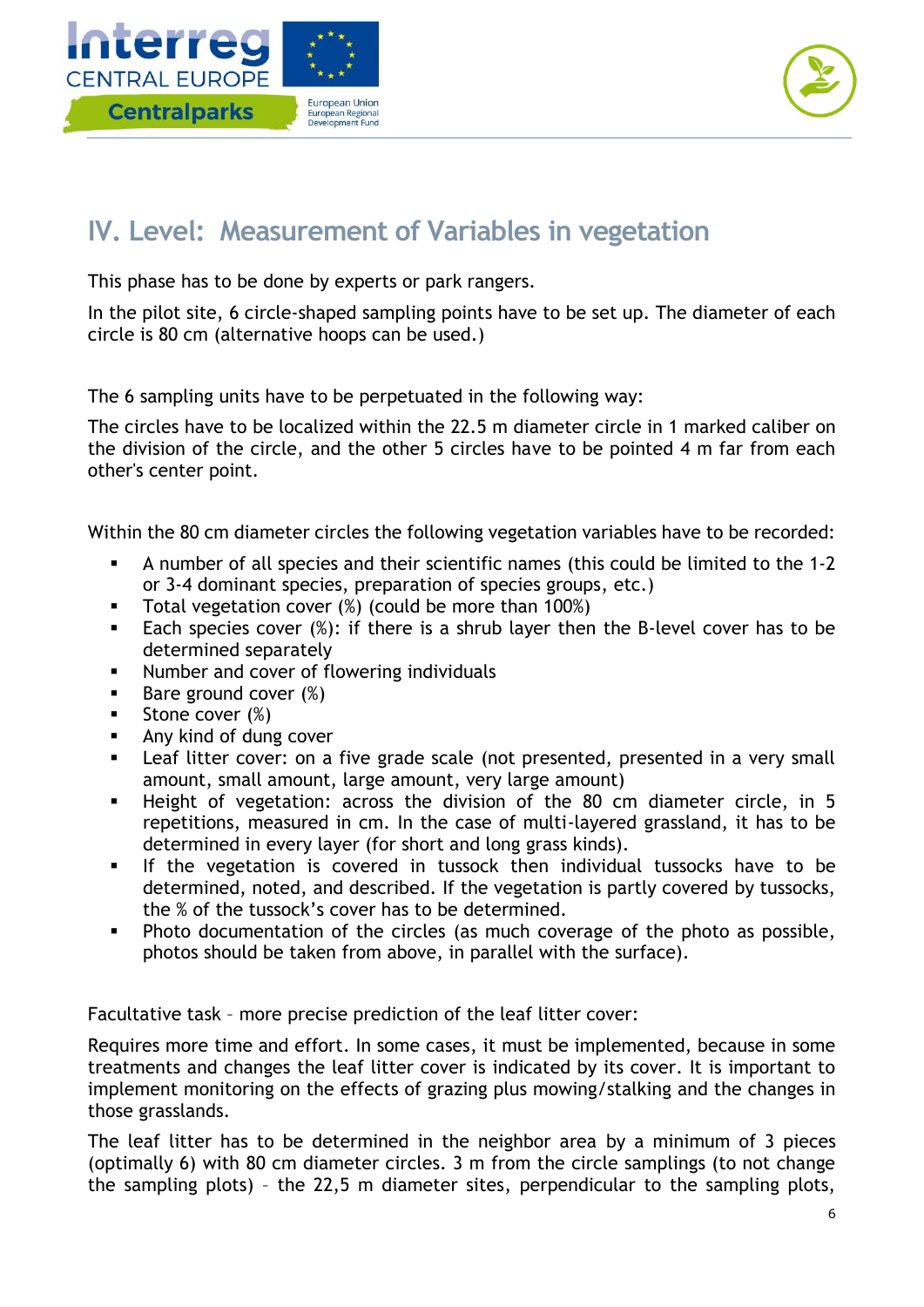



within the circles the total amount of leaf litter has to be separated and measured on the field.

The measuring sites could be changed.

There is a possibility of even more precise prediction:

Before collecting the leaf litter, the vegetation cover has to be cut, with 3 cm stubble high, and collected. After that, the leaf litter has to be collected. Both samples have to be dried out and measured under laboratory conditions.

Time of survey

 For dry or semi-dry grasslands: May or June. If samplings will be repeated in the following years the period has to be the same.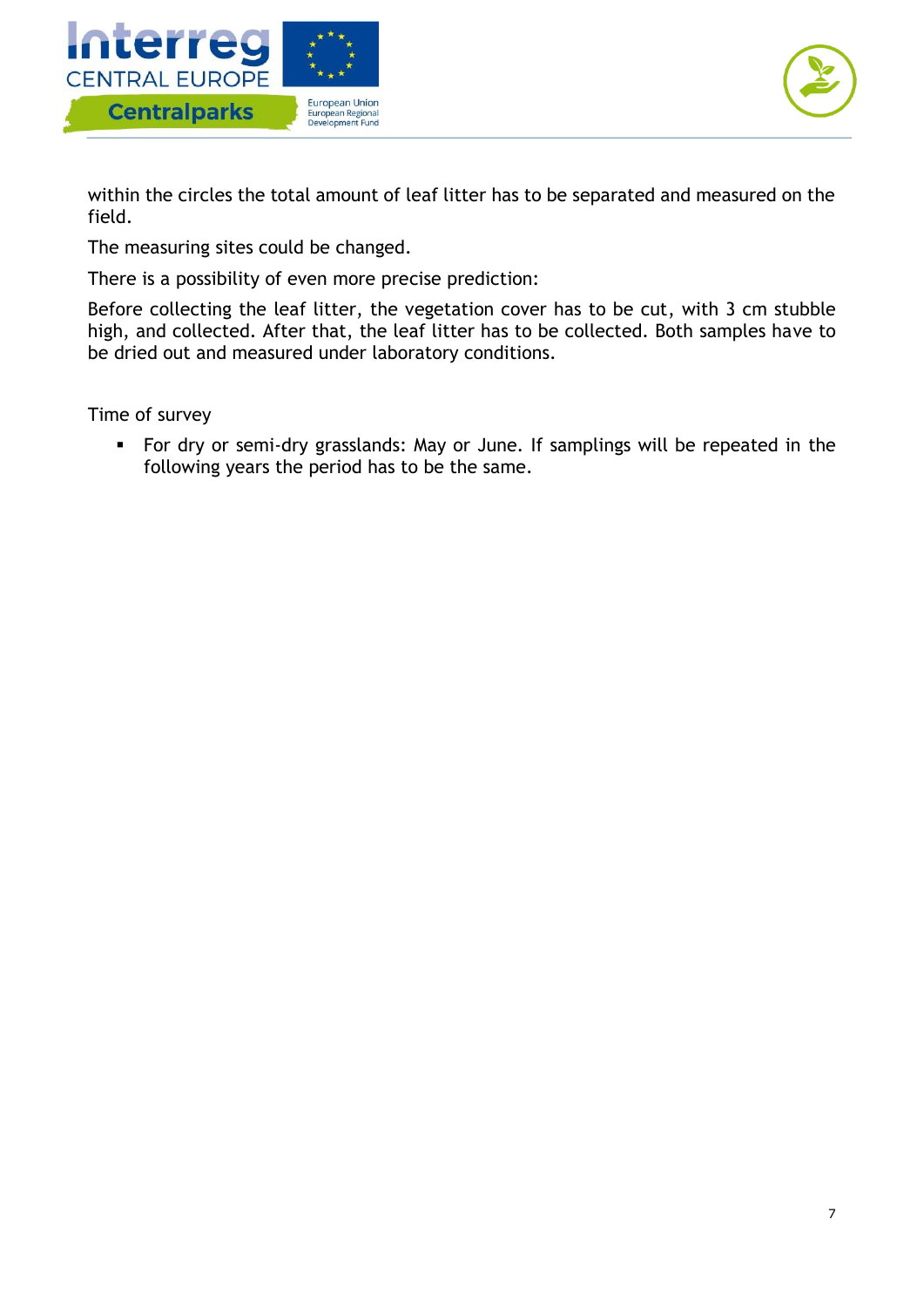



## <span id="page-8-0"></span>**V. Level: Facultative task: an examination of the grass structure**

Perpetuation of:

- 1. Three pieces 2x2m coenological (plant community) quadrat;
- 2. Transect along with the 2 parallel sides of minimum 1 (ideally all three) quadrat, which is 4 m long, consisting 5x5 cm micro-quadrats. During the survey of the microquadrats, the start and end of the clones should be fixed (it has high importance during the monitoring of the grassland-structure treatments);

based on the expert's opinion, on a selected diameter of 22,5 m representative sampling area patch and a representative part of the examined grassland (if somehow not possible: on the direct physical neighbor area with the same treatment)

The recording of grass structure is similar to the Natura 2000 intensive grassland monitoring datasheet's description.

The designation of sampling areas and the indoctrination require special expertise, after this phase the expertise of the surveyor is irrelevant. The analysis and evaluation have to be done by a professional. Based on this evaluation method any moderate degradation can be determined since the methodology is sensitive to the interactions between the species and the structural changes of the grass vegetation.

Time of survey

 For dry grasslands: May or June. If samplings will be repeated in the following years the period has to be the same. (There shall be less than a week shift between the sampling of the 2 phases.)